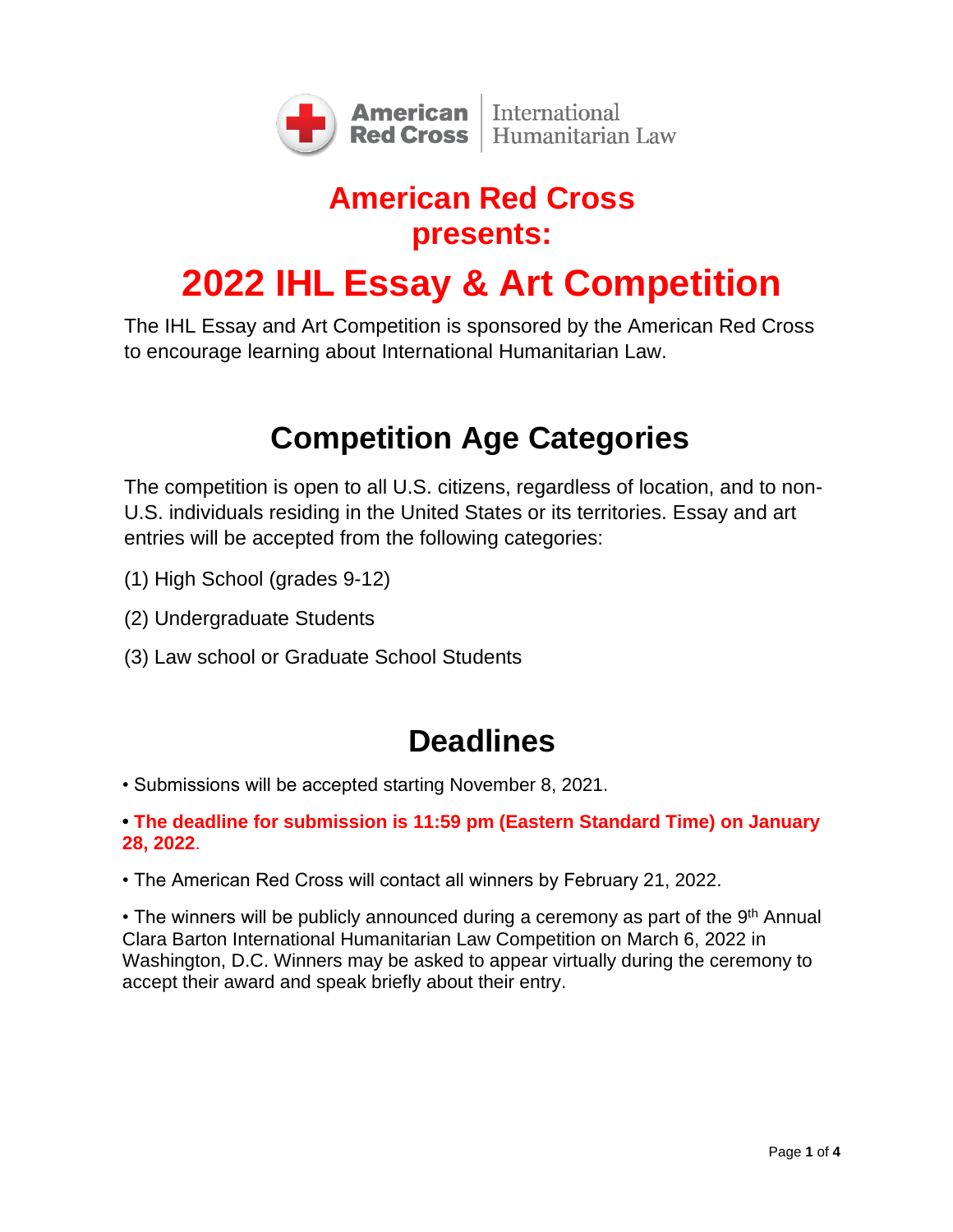## **Competition Theme**

Each year, entrants are challenged with creating thoughtful and insightful entries around a specific IHL theme. This year's theme is **Preserving Cultural Property**, which is one of the most important areas of protection offered by IHL. Although the nature of each essay or art submission is up to the creator, entrants are encouraged to explore topics within the theme such as the protection of cultural property during armed conflict, the effects of armed conflict on cultural property, the role of social media in protecting cultural property, cultural property and its effects on cultural heritage, IHL education and its effects on preserving cultural property, or the consequences for those who wrongfully destroy cultural property during armed conflict.

# **Essay Competition Standards**

• Maximum word count of 1,500 words, excluding title page, footnotes, and bibliography.

• Include a title page with author's name, pronouns, competition age category, Red Cross region (if applicable), school name, grade (for high school), year (for undergraduate), or graduate degree program type, email, city, and state.

• Essays must be written solely by the candidate and cannot have been previously published.

• Only one essay submission will be accepted per person. Essay entrants may also submit a separate entry for the art competition (art competition entries must adhere to the art competition standards).

• Entries must be submitted via email to [IHLYouth@redcross.org](mailto:ailto:ailto:IHLaw@redcross.org) with the subject **"IHL Essay Competition Entry, [Insert Last Name, First Name]"** by the deadline.

• Essays must be typed, written in English, and submitted with proper, consistent citations and a bibliography. MLA- or APA-style citations are acceptable.

• The competition committee reserves the right to disqualify any entry that does not meet the above competition standards. Late entries will not be accepted.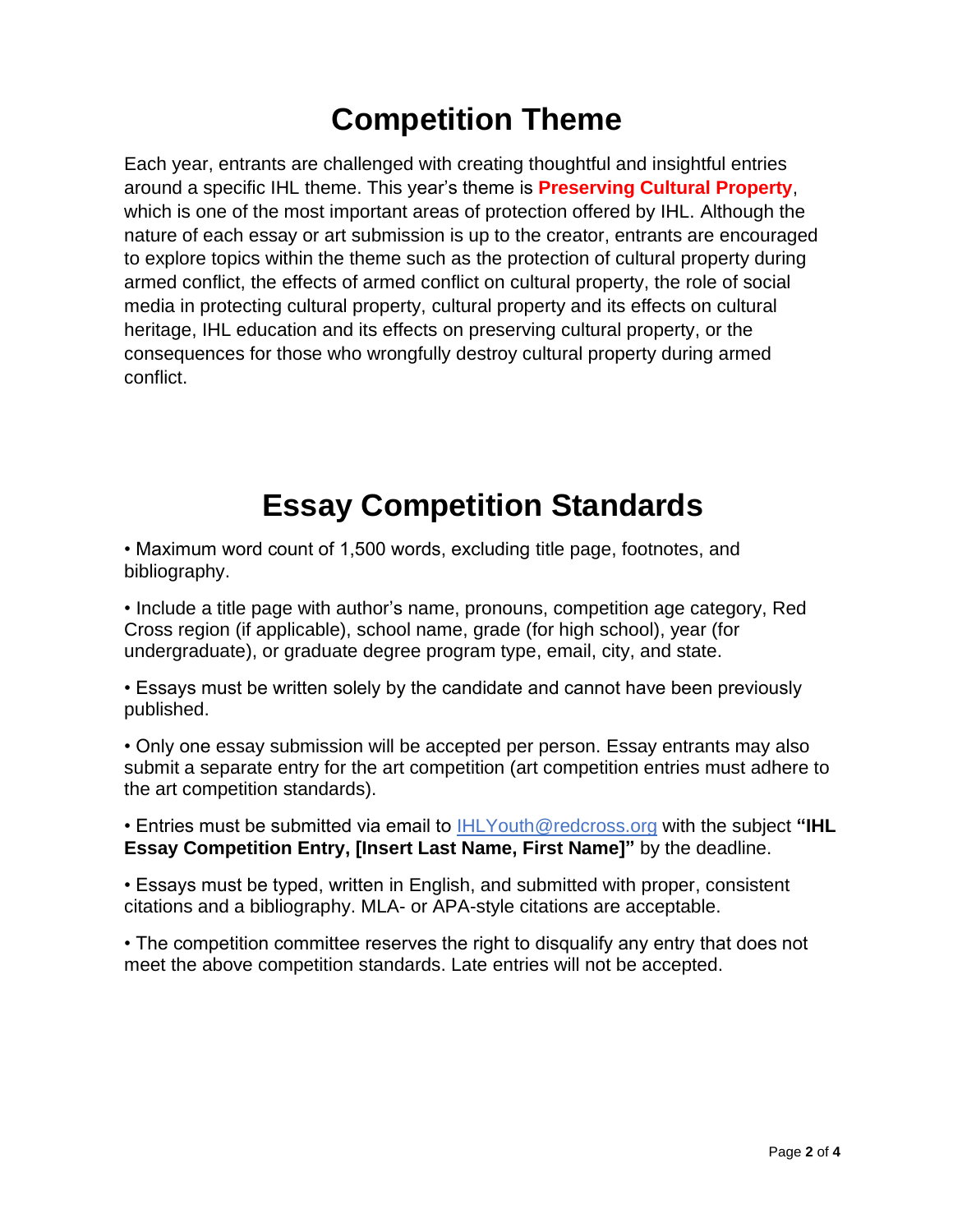## **Essay Competition Evaluation and Prizes**

Winning entries will be chosen by a panel of IHL experts selected by the American Red Cross and its co-sponsors. Essays will be evaluated on the following criteria:

- Critical thinking and analysis (25%),
- Argument supported by evidence (25%)
- Presentation and clarity (25%)
- Relevance to the theme (25%)

Winning entries will be awarded a special certificate recognizing their tremendous accomplishment and a **\$200 prize**. Winners will be eligible to have their entry published in a special American Red Cross digital magazine.

#### **Art Competition Standards**

• Pieces must be in the form of visual art within one of the following categories: drawing, painting, abstract, photography, or digital art.

• Include a title page with author's name, pronouns, competition age category, Red Cross region (if applicable), school name, grade (for high school), year (for undergraduate), or graduate degree program type, email, city, and state.

• Include a brief written description of the piece no longer than 200 words, which explains the entry and how it relates to the theme.

• Submit, in PDF, or other digital image file format (e.g. PNG or JPEG), either the image itself (for digital art) or a clear photo of the piece (for all other art).

• Pieces must be created solely by the candidate and cannot have been previously published.

• Do not use any copyrighted images or elements in your piece.

• Only one art submission will be accepted per person. Entrants **may not** submit entries from multiple art competition categories. Art competition entrants may also submit a separate entry for the essay competition (essay competition entries must adhere to the essay competition standards).

• Entries must be submitted via email to [IHLYouth@redcross.org](mailto:ailto:ailto:IHLaw@redcross.org) with the subject **"IHL Art Competition Entry, [Insert Last Name, First Name]"** by the deadline.

• The competition committee reserves the right to disqualify any entry that does not meet the above competition standards. Late entries will not be accepted.